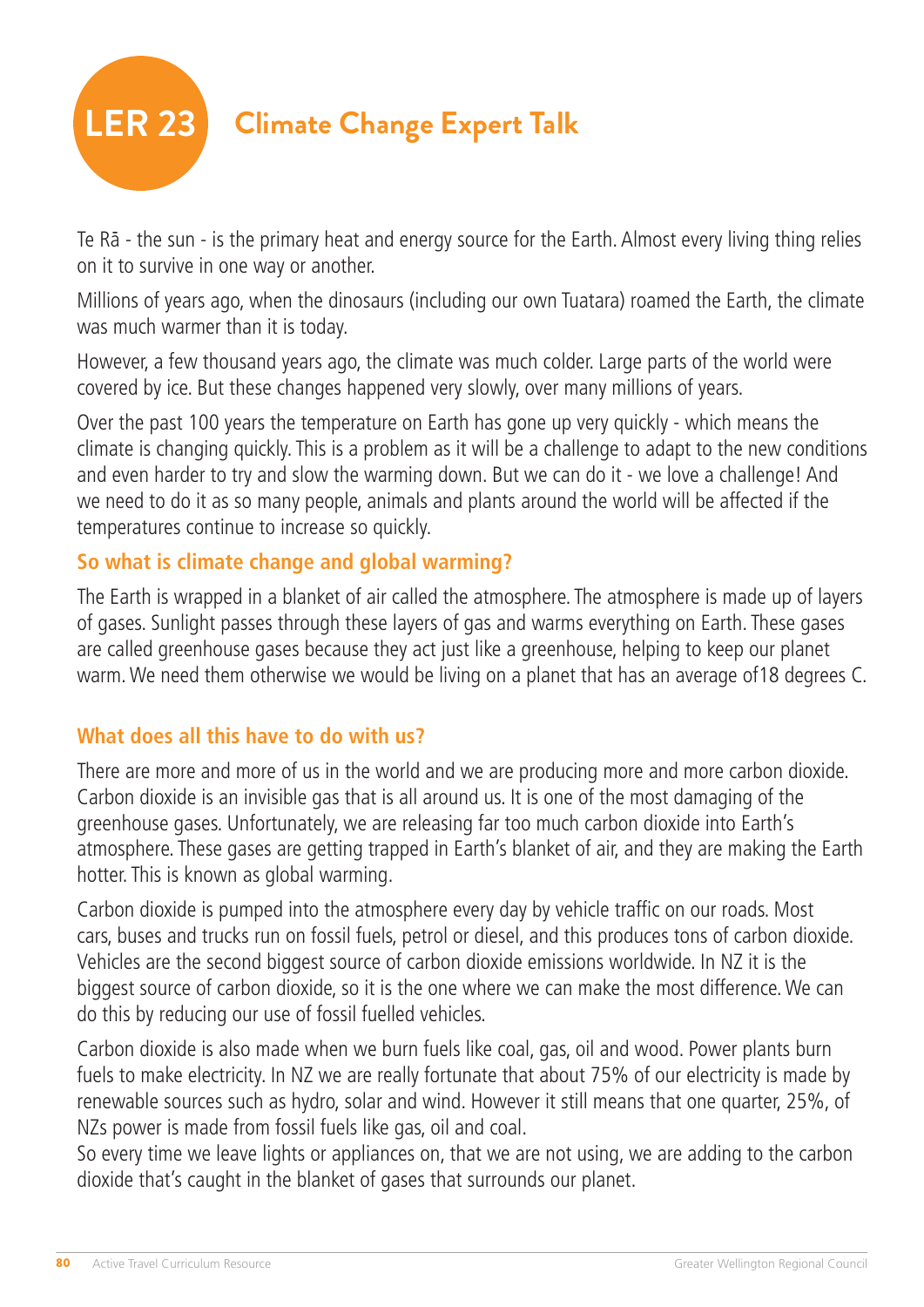Another problem is that all around the world, forests are being destroyed. We need the forests because they soak up carbon dioxide. Unfortunately, the trees are cut down to make way for farms that produce products we want to buy and also to make room for towns and cities.

#### **What effect is global warming having?**

As the Earth is heating up, climates are changing all around the world. We can expect more storms, hurricanes, floods, frosts and heat waves.

In some areas, like the West Coast of NZ, rainfall will increase and cause flooding. In other areas, like the East Coast of NZ, rainfall will decrease and cause droughts. People in many different parts of the world will be short of water. Countries around the equator will be badly affected. The ice at the North and South Poles is melting and sea levels are rising due to this, and the warming of the oceans. This will cause severe flooding in some parts of the world.

Kiribati is an example of this in our own Pacific Ocean. It is an island nation and it looks like the people will not be able to live there by the end of the century.

Many species of animals are also endangered as a result of global warming due to habitats changing so quickly. They may not have time to adapt. Polar bears are a great example.

#### **What can we do to help?**

Fortunately, there are lots of things that we can do to decrease the release of carbon dioxide in the atmosphere.

For example:

- Leave the car at home. Walk or cycle or use public transport.
- Switch the television off rather than leave it on stand-by.
- Put on a jersey rather than turn up the heater.
- Replace light bulbs with LED bulbs.
- Take a shower instead of a bath.
- Plant a tree or 10.
- Reduce the amount of stuff you buy, reuse stuff and recycle it.
- Avoiding single use plastic eg. plastic bags, plastic water bottles

So you see, that although global warming is changing our climate and it will have consequences for all of us, there is a lot that we can do to make a difference individually and as a community. There are two aspects to it.

Firstly, by developing good habits today we can help keep our communities and our precious planet a good place to live, for everyone.

Secondly, by understanding how our planet operates, we can learn how to adapt, and be part of creating innovative solutions to cope with our changing climate.

Both are very important roles we can play.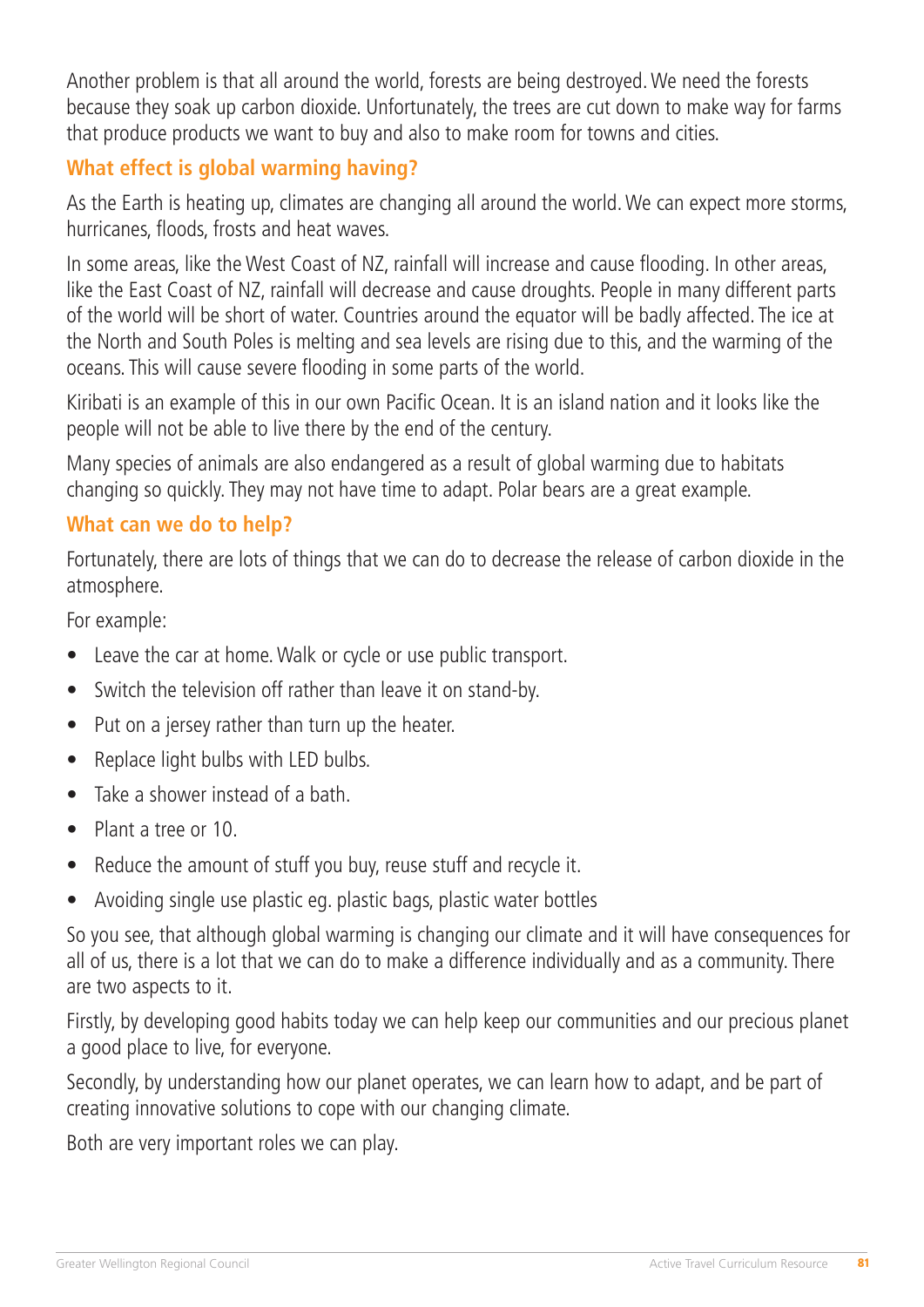

| What I learned<br>Learn       |  |
|-------------------------------|--|
| What I want to know<br>Wonder |  |
|                               |  |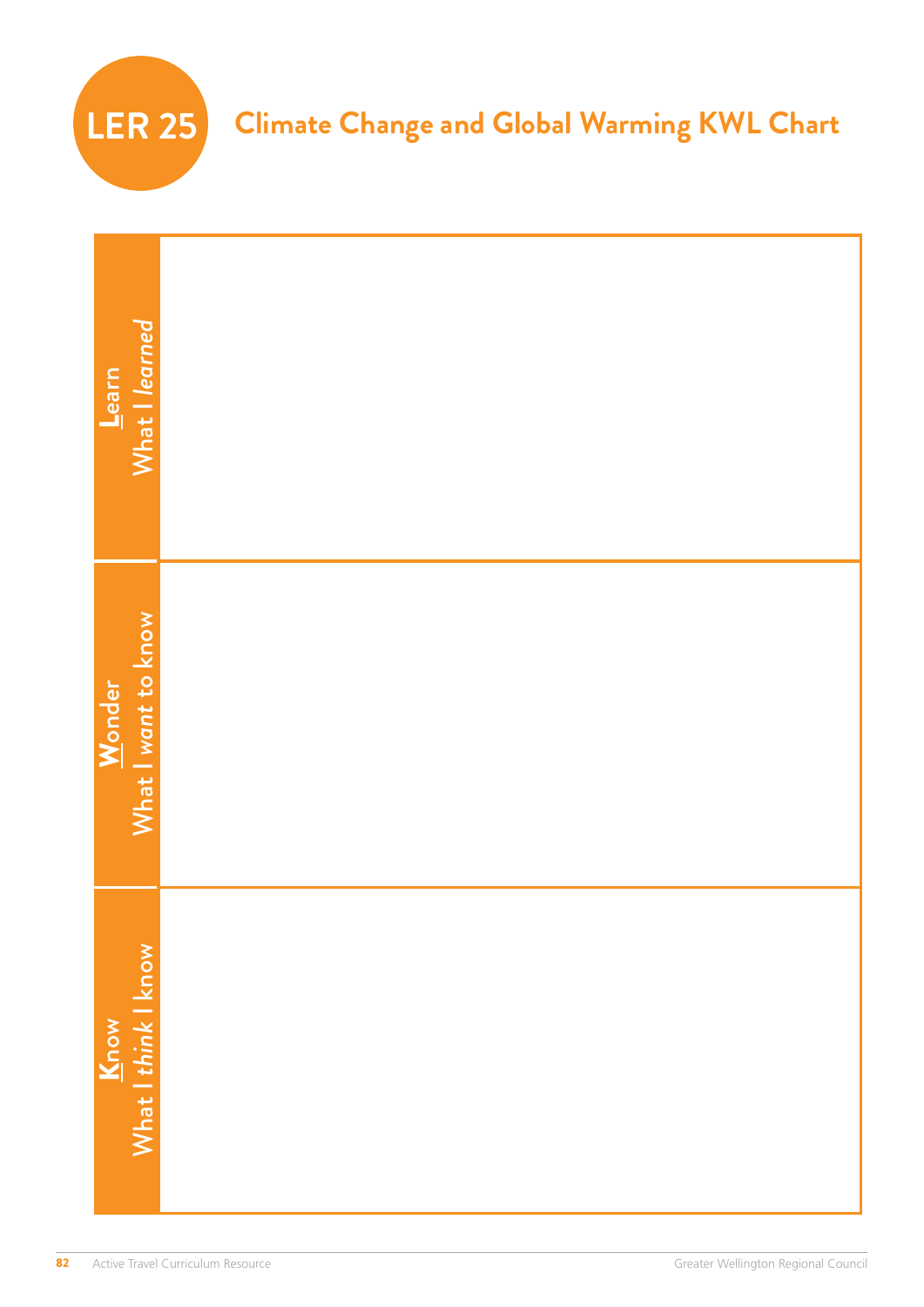

| Our questions | Information to help us answer the question.<br>Key words, sentences or pictures |
|---------------|---------------------------------------------------------------------------------|
|               |                                                                                 |
|               |                                                                                 |
|               |                                                                                 |
|               |                                                                                 |
|               |                                                                                 |
|               |                                                                                 |
|               |                                                                                 |
|               |                                                                                 |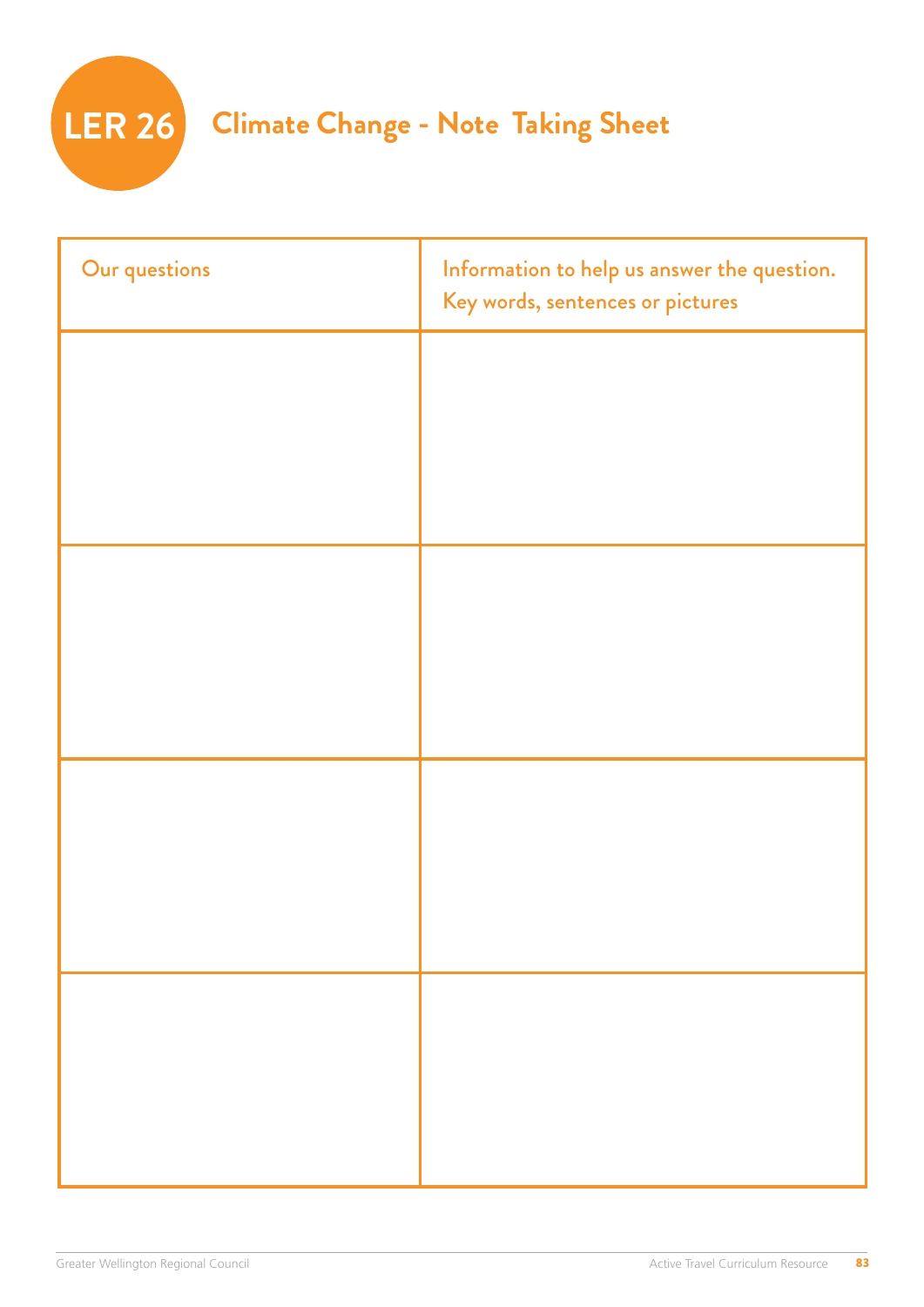

| Other Interesting Information |  |  |
|-------------------------------|--|--|
|                               |  |  |
|                               |  |  |
|                               |  |  |
|                               |  |  |
|                               |  |  |
|                               |  |  |
|                               |  |  |
|                               |  |  |
|                               |  |  |
|                               |  |  |
|                               |  |  |
|                               |  |  |
|                               |  |  |
|                               |  |  |
|                               |  |  |
|                               |  |  |
|                               |  |  |
|                               |  |  |
|                               |  |  |
|                               |  |  |
|                               |  |  |
|                               |  |  |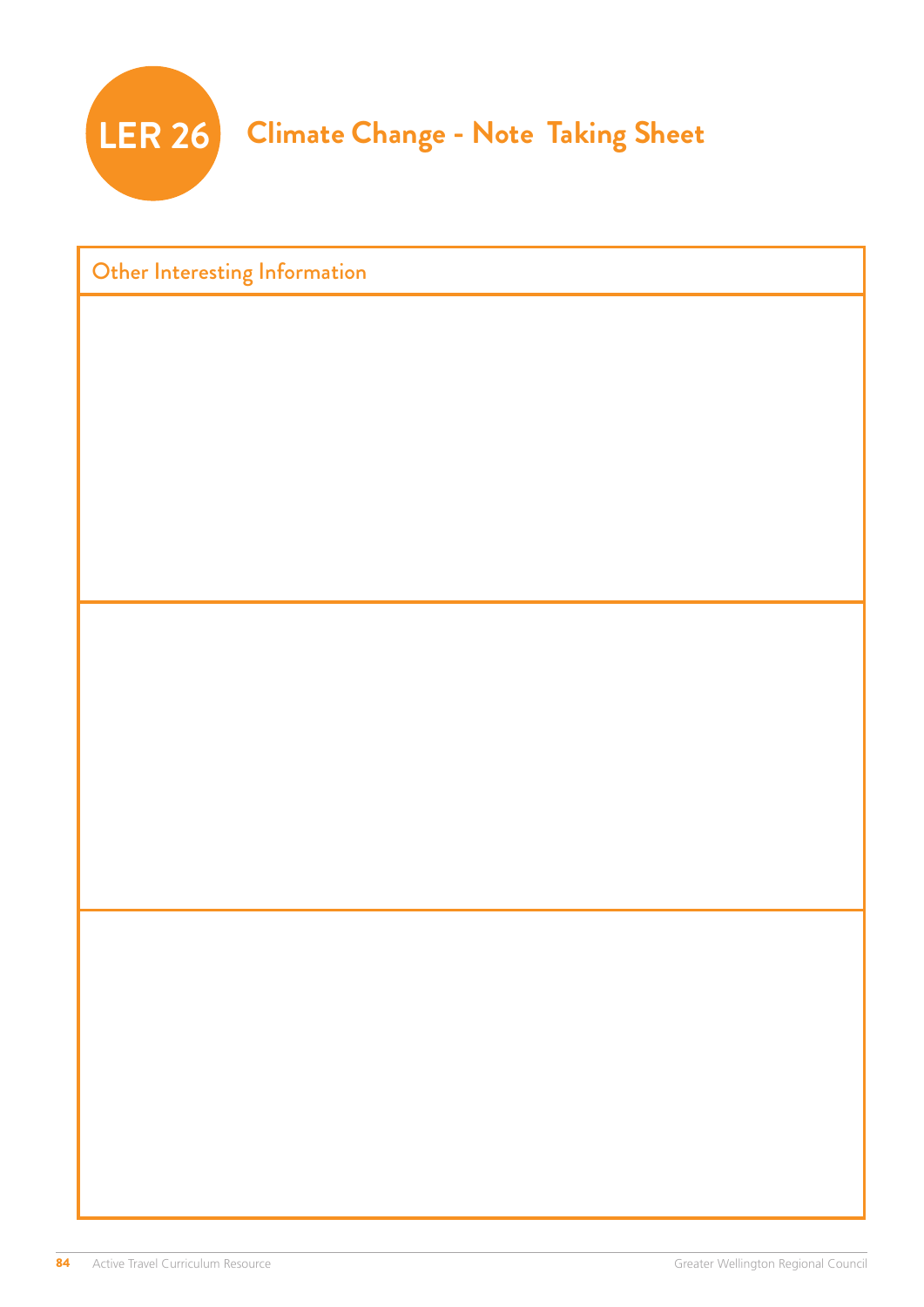

Carbon dioxide is invisible. It comes out of your mouth every time you breathe. You can make it and capture it in this simple experiment.

Contain the carbon dioxide given off by the baking soda and lemon juice reaction by funnelling the gas through a soft drink bottle and into your awaiting balloon!

### What you'll need:

- Balloon
- About 40 ml of water (about 2 ½ tablespoons)
- Soft drink bottle
- Drinking straw
- Juice from a lemon
- 1 teaspoon of baking soda

#### Instructions:

- 1. Before you begin, make sure that you stretch out the balloon to make it as easy as possible to inflate.
- 2. Pour the 40 ml of water into the soft drink bottle.
- 3. Add the teaspoon of baking soda and stir it around with the straw until it has dissolved.
- 4. Pour the lemon juice in and quickly put the stretched balloon over the mouth of the bottle.

### What's happening?

If all goes well then your balloon should inflate! Adding the lemon juice to the baking soda creates a chemical reaction. The baking soda is a base, while the lemon juice is an acid, when the two combine they create carbon dioxide (CO<sub>2</sub>). The gas rises up and escapes through the soft drink bottle, it doesn't however escape the balloon, pushing it outwards and blowing it up. If you don't have any lemons then you can substitute the lemon juice for vinegar.

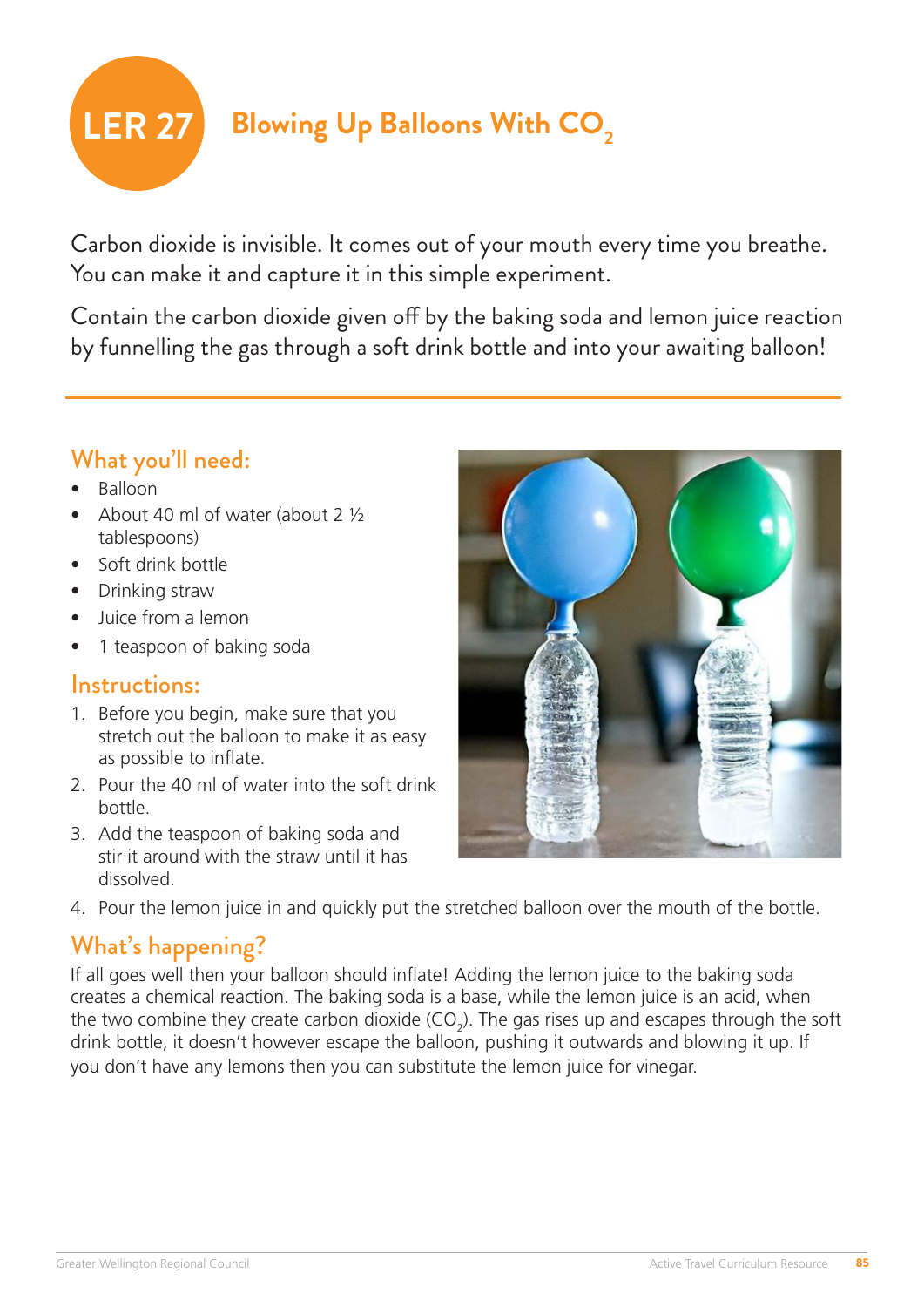

# **LER 28 Greenhouse Effect Science Activity**

# The Greenhouse Effect

### Materials:

Tall plastic bottle with lid - label removed

2 x glass jars the same size small enough to fit one inside the bottle - label Jar 1 and Jar 2 x scissors

2 x thermometers

#### Procedure:

Use the scissors to cut the bottom of the plastic bottle. Leave the lid on.

Stand the thermometer inside Jar 1 and place in a sunny spot.

Stand the other thermometer in Jar 2 and put under the plastic bottle. Place in the same sunny spot.

Check the thermometers after an hour and compare the temperatures.



### Variations to try:

Repeat the experiment 5 times to see if the results are the same each time. Do the experiment for different lengths of time eg. Compare after 10, 20 ,30, 40, 50, 60, 70, 80, 90 minutes. Graph and and see if there are any trends.

#### Note:

Monitor as you do the experiment to check the thermometer does not overheat and break.

### Conclusion:

The temperature in Jar 2 is warmer than Jar 1. This is because the sun's solar energy passing into the plastic bottle has been turned into heat energy and can't escape. The Earth's atmosphere serves a similar function as the bottle. It allows the sun's solar energy to pass through, then keeps the heat energy from escaping into space.

Image Source:<https://boyslife.org/hobbies-projects/funstuff/2859/weather-experiments/>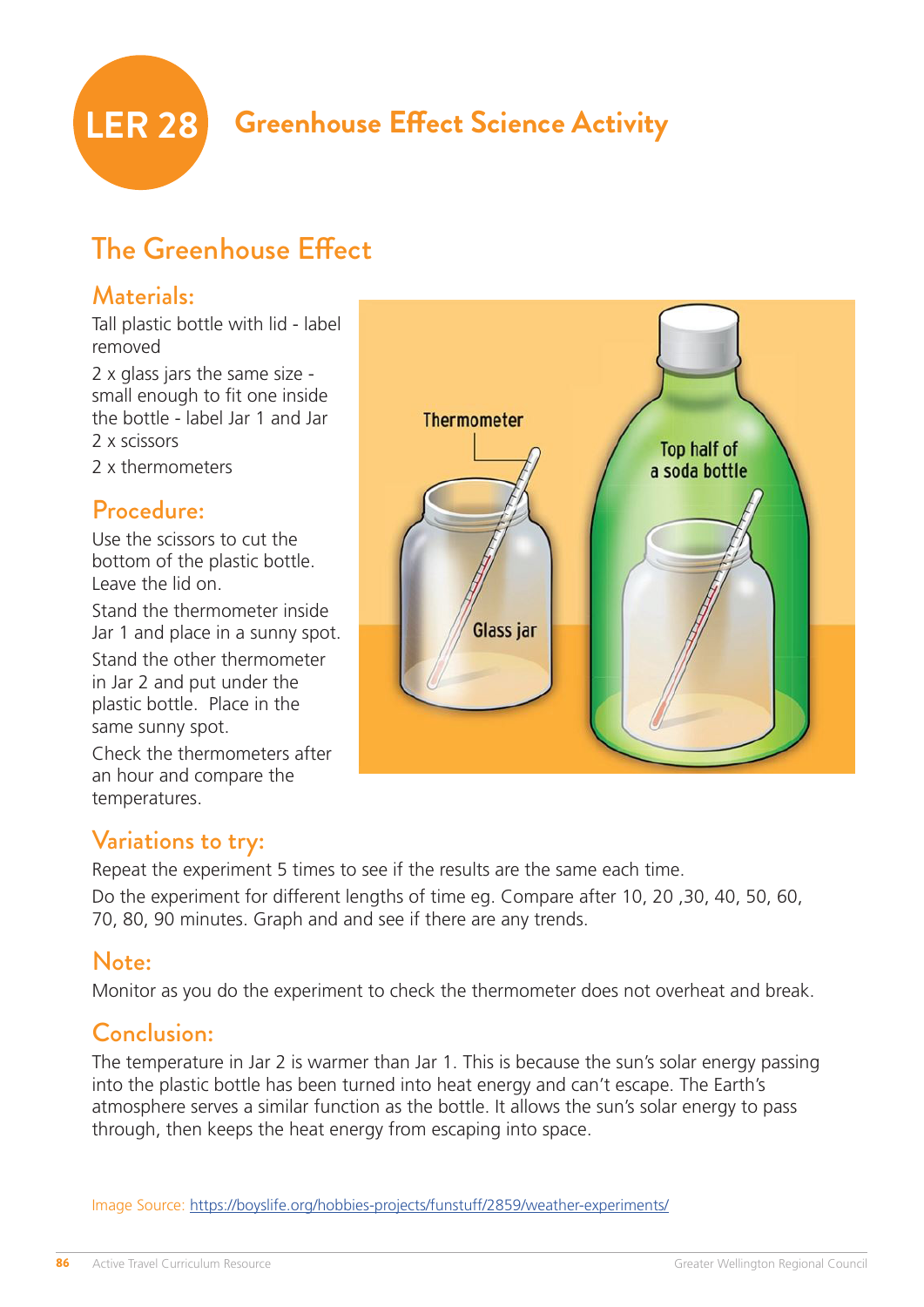

# **Experiment:**

| Purpose: I wonder   | <b>Materials:</b> |
|---------------------|-------------------|
| Hypothesis: I think |                   |
| Procedure:          | <b>Results:</b>   |
|                     |                   |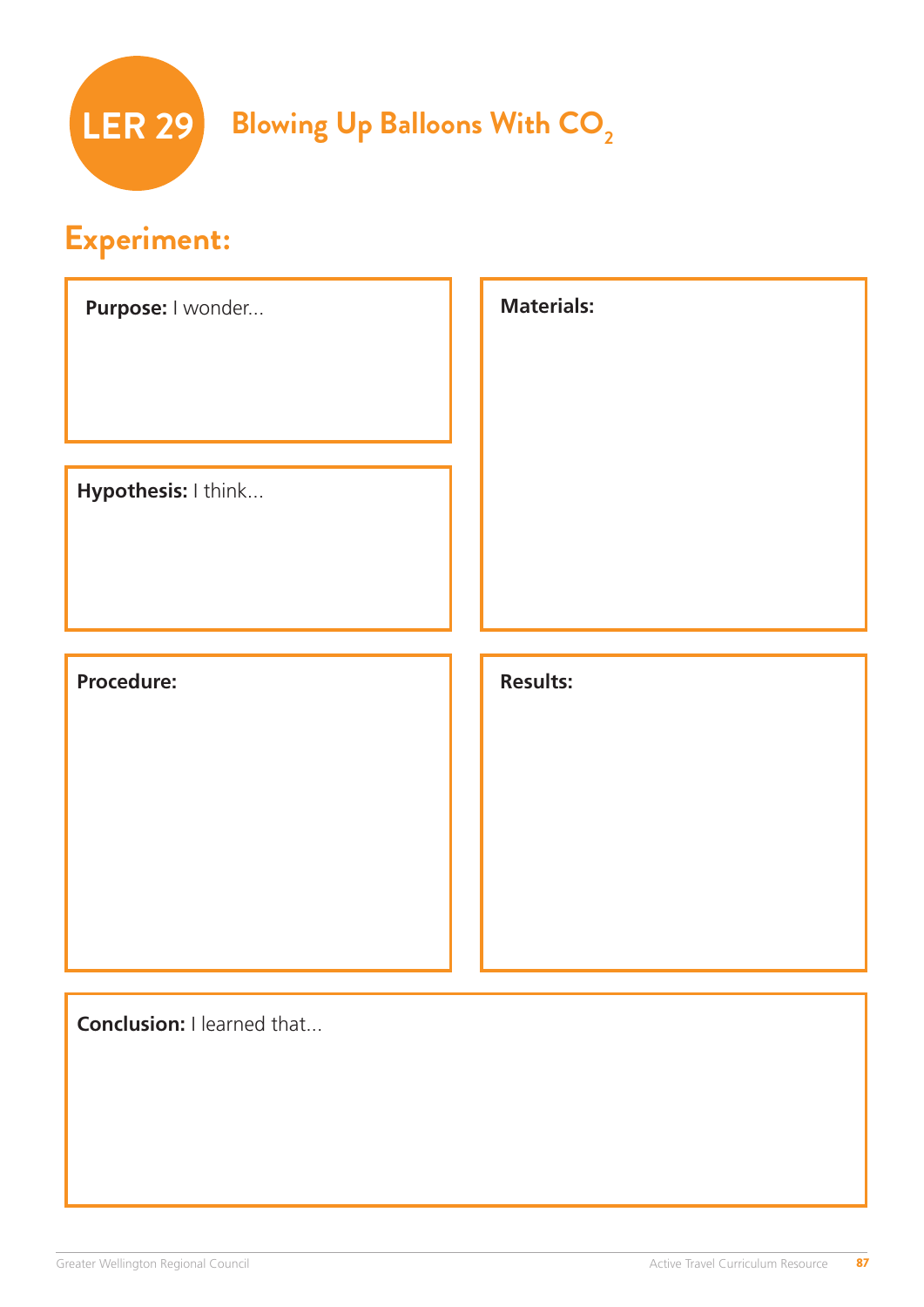

| Climate Change Team Challenge Quiz | Score:   |  |
|------------------------------------|----------|--|
| Question 1:                        |          |  |
|                                    | Comment: |  |
|                                    |          |  |
|                                    |          |  |
| Question 2:                        |          |  |
|                                    | Comment: |  |
|                                    |          |  |
|                                    |          |  |
| Question 3:                        |          |  |
|                                    | Comment: |  |
|                                    |          |  |
|                                    |          |  |
| Question 4:                        |          |  |
|                                    | Comment: |  |
|                                    |          |  |
|                                    |          |  |
| Question 5:                        |          |  |
|                                    | Comment: |  |
|                                    |          |  |
|                                    |          |  |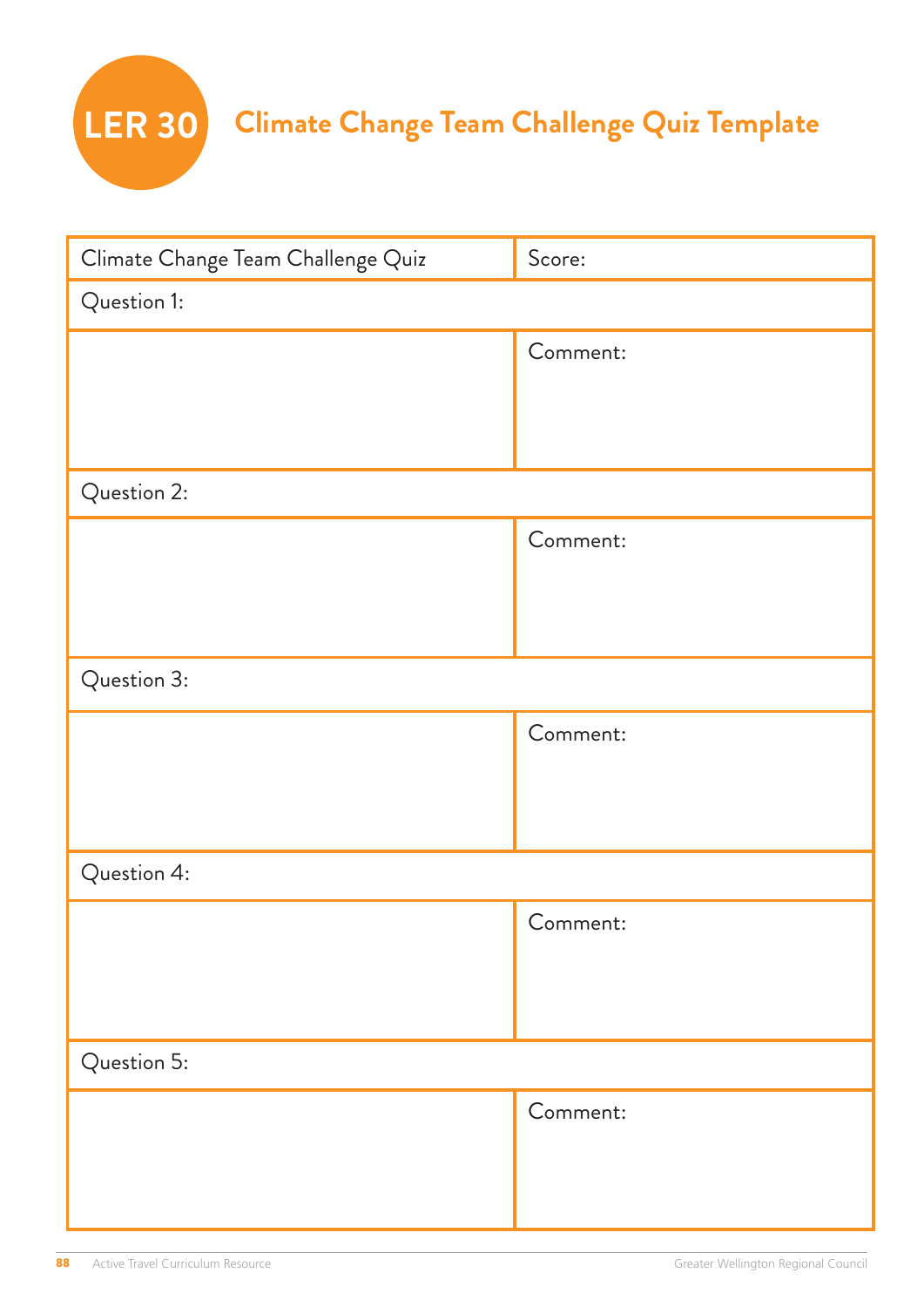| <b>What Motivates You?</b>                             |                                                                                                                                                                                                                                                                                                                                                                                                  |  |
|--------------------------------------------------------|--------------------------------------------------------------------------------------------------------------------------------------------------------------------------------------------------------------------------------------------------------------------------------------------------------------------------------------------------------------------------------------------------|--|
| Your Task                                              | To explain and give an example of what <b>intrinsic</b> motivation is.                                                                                                                                                                                                                                                                                                                           |  |
| Instructions                                           | Read the text.<br>$\bullet$<br>Think of a way of explaining what intrinsic motivation is.<br>Think of an example of someone doing something for this<br>kind of motivation.<br>Think of a time when you were intrinsically motivated.<br>Share with your buddy and make sure they understand what<br>it means.<br>Learn what <b>extrinsic</b> motivation means and record your<br>understanding. |  |
| Definition                                             | <b>Intrinsic motivation</b>                                                                                                                                                                                                                                                                                                                                                                      |  |
|                                                        | Intrinsic motivation is motivation that comes from inside a<br>person. The person is motivated to learn or do something for<br>the pure enjoyment of it.<br>For example when training for cross country Aniwa runs<br>because she likes the way it makes her feel; strong and fast.                                                                                                              |  |
| My understanding of<br><b>intrinsic</b> motivation.    |                                                                                                                                                                                                                                                                                                                                                                                                  |  |
| An example of <i>intrinsic</i><br>motivation.          |                                                                                                                                                                                                                                                                                                                                                                                                  |  |
| My personal example of<br><b>intrinsic</b> motivation. |                                                                                                                                                                                                                                                                                                                                                                                                  |  |
|                                                        | Share and make sure your buddy knows what it means.                                                                                                                                                                                                                                                                                                                                              |  |
| My understanding of<br>extrinsic motivation.           |                                                                                                                                                                                                                                                                                                                                                                                                  |  |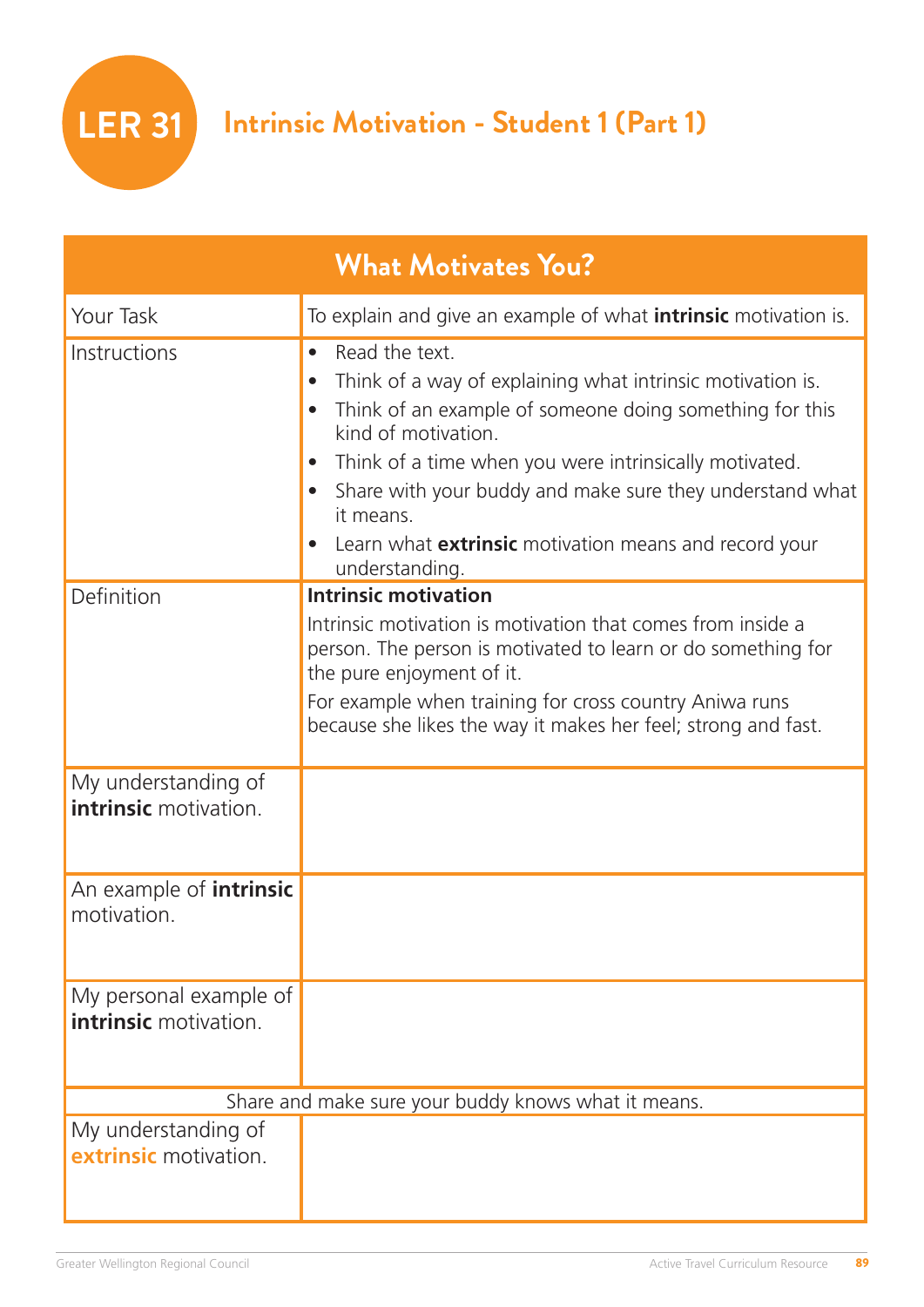

# **What Motivates You?**

- 1. Discuss together and write down at least three activities you do in a day eg. get up, eat a healthy lunch, brush my hair, carry out my learning tasks, play with my little sister, help with chores at home, go to the skate park, play video games.
- 2. Think about the things that motivate you to do these activities and list them under one of the headings.

| <b>Activities</b> | <b>Intrinsic Motivators</b> | <b>Extrinsic Motivators</b> |
|-------------------|-----------------------------|-----------------------------|
| Eg. Getting up    | Seeing my friends at school | Parent coming to get me up  |
|                   |                             |                             |
|                   |                             |                             |
|                   |                             |                             |
|                   |                             |                             |
|                   |                             |                             |
|                   |                             |                             |
|                   |                             |                             |
|                   |                             |                             |
|                   |                             |                             |
|                   |                             |                             |
|                   |                             |                             |
|                   |                             |                             |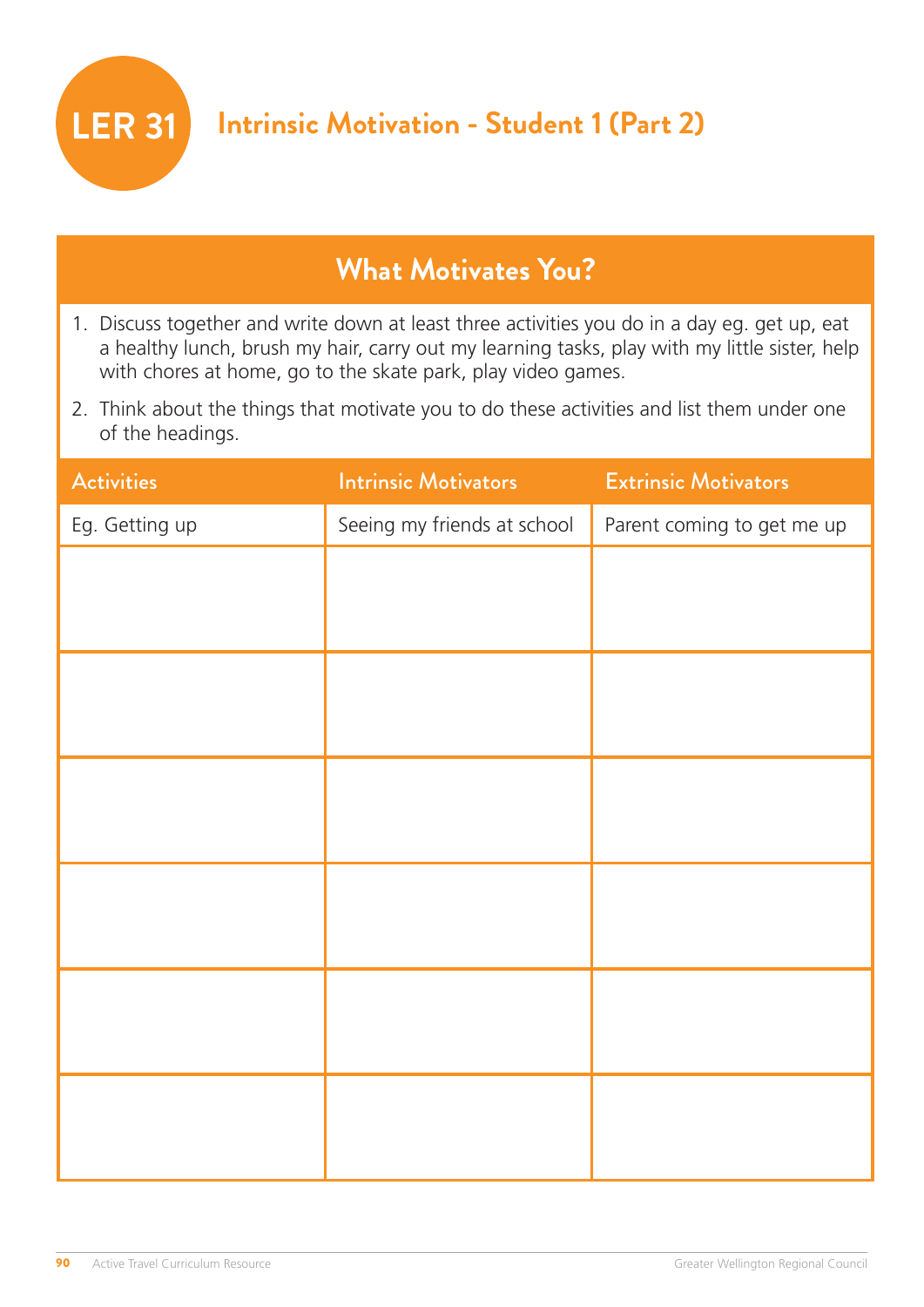**LER 32 Extrinsic Motivation - Student 2 (Part 1)**

| <b>What Motivates You?</b>                          |                                                                                                                                                                                                                                                                                                                                                                                                  |  |  |
|-----------------------------------------------------|--------------------------------------------------------------------------------------------------------------------------------------------------------------------------------------------------------------------------------------------------------------------------------------------------------------------------------------------------------------------------------------------------|--|--|
| Your Task                                           | To explain and give an example of what <b>extrinsic</b> motivation is.                                                                                                                                                                                                                                                                                                                           |  |  |
| Instructions                                        | Read the text.<br>$\bullet$<br>Think of a way of explaining what extrinsic motivation is.<br>Think of an example of someone doing something for this<br>kind of motivation.<br>Think of a time when you were extrinsically motivated.<br>Share with your buddy and make sure they understand what it<br>means.<br>Learn what <b>intrinsic</b> motivation means and record your<br>understanding. |  |  |
| Definition                                          | <b>Extrinsic motivation</b>                                                                                                                                                                                                                                                                                                                                                                      |  |  |
|                                                     | Extrinsic motivation is motivation that comes from outside a<br>person. The person is motivated to learn or do something for<br>external rewards or to avoid negative consequences.                                                                                                                                                                                                              |  |  |
|                                                     | For example when training for cross country Jeff runs because he<br>wants to earn the most points for his house.                                                                                                                                                                                                                                                                                 |  |  |
| My understanding of<br>extrinsic motivation.        |                                                                                                                                                                                                                                                                                                                                                                                                  |  |  |
| An example of<br><b>extrinsic</b> motivation.       |                                                                                                                                                                                                                                                                                                                                                                                                  |  |  |
| My personal example of<br>extrinsic motivation.     |                                                                                                                                                                                                                                                                                                                                                                                                  |  |  |
| Share and make sure your buddy knows what it means. |                                                                                                                                                                                                                                                                                                                                                                                                  |  |  |
| My understanding of<br><b>intrinsic</b> motivation. |                                                                                                                                                                                                                                                                                                                                                                                                  |  |  |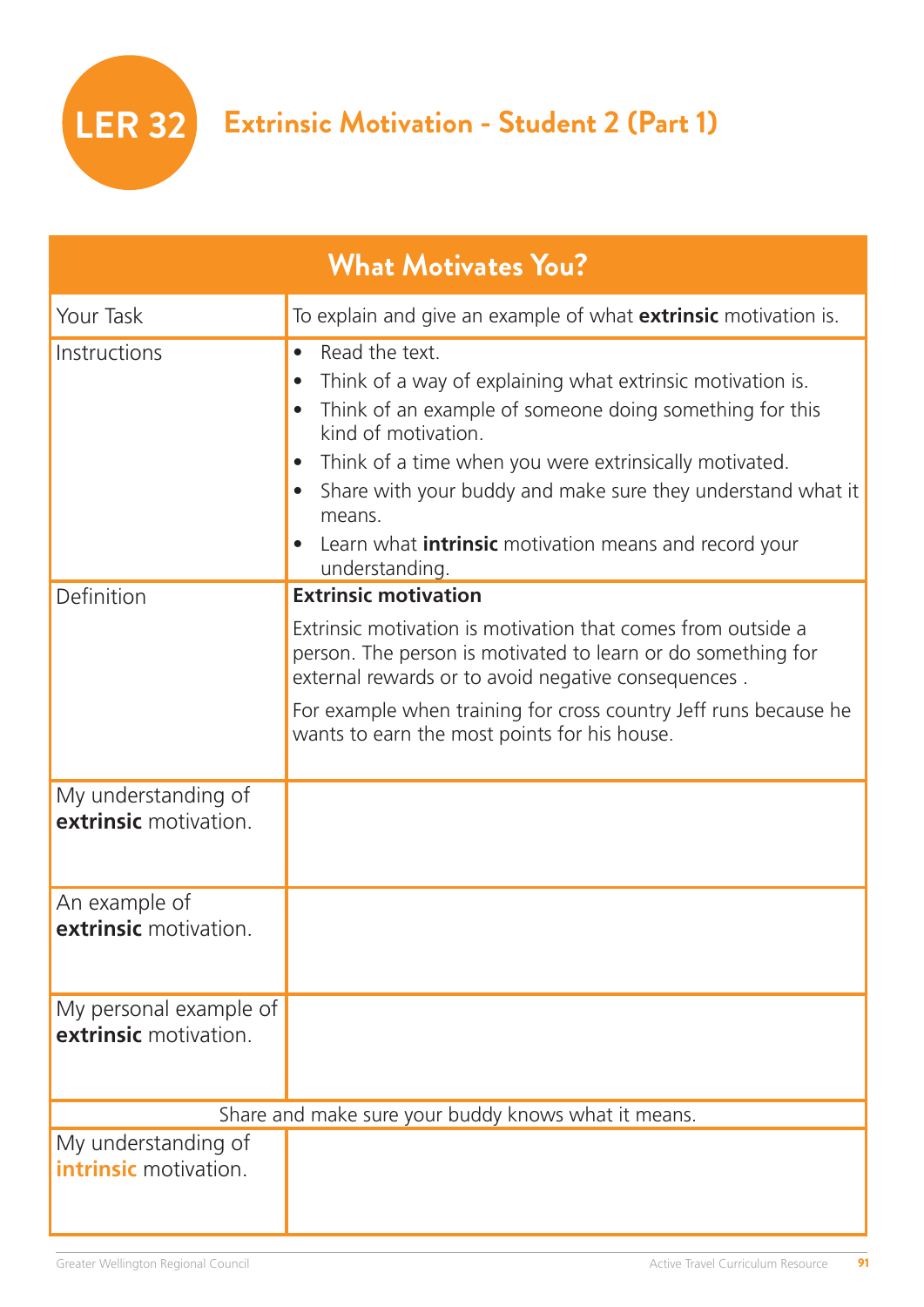

# **What Motivates You?**

- 1. Discuss together and write down at least three activities you do in a day eg. get up, eat a healthy lunch, brush my hair, carry out my learning tasks, play with my little sister, help with chores at home, go to the skate park, play video games.
- 2. Think about the things that motivate you to do these activities and list them under one of the headings.

| <b>Activities</b> | <b>Intrinsic Motivators</b> | <b>Extrinsic Motivators</b> |
|-------------------|-----------------------------|-----------------------------|
| Eg. Getting up    | Seeing my friends at school | Parent coming to get me up  |
|                   |                             |                             |
|                   |                             |                             |
|                   |                             |                             |
|                   |                             |                             |
|                   |                             |                             |
|                   |                             |                             |
|                   |                             |                             |
|                   |                             |                             |
|                   |                             |                             |
|                   |                             |                             |
|                   |                             |                             |
|                   |                             |                             |